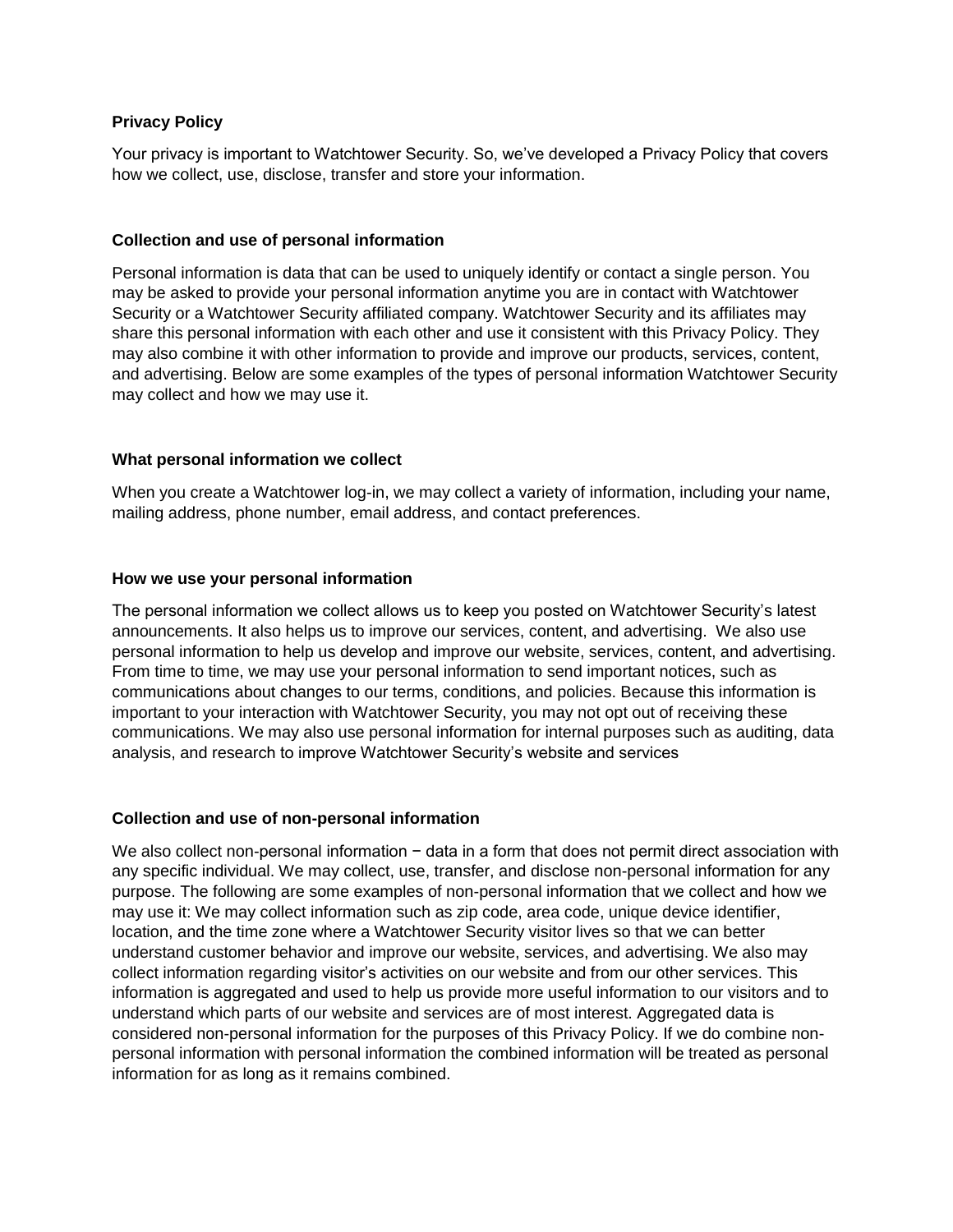# **Cookies and other technologies**

Watchtower Security's website, online services, interactive applications, email messages, newsletters, advertisements and our partners may use "cookies" and other technologies such as pixel tags and web beacons. These technologies help us better understand user behavior, tell us which parts of our website people have visited, and facilitate and measure the effectiveness of advertisements and web searches. We treat information collected by cookies and other technologies as non-personal information. However, to the extent that Internet Protocol (IP) addresses or similar identifiers are considered personal information by local law, we also treat these identifiers as personal information. Similarly, to the extent that non-personal information is combined with personal information, we treat the combined information as personal information for the purposes of this Privacy Policy.

Watchtower Security and its partners use cookies and other technologies in mobile website and advertising services to control the number of times you see a given ad, deliver ads that relate to your interests and measure the effectiveness of ad campaigns.

Watchtower Security and our partners also use cookies and other technologies to remember personal information when you use our website, online services, and applications. Our goal in these cases is to make your experience with Watchtower more convenient and personal.

As is true of most websites, we gather some information automatically and store it in log files. This information includes Internet Protocol (IP) addresses, browser type and language, Internet service provider (ISP), referring and exit pages, operating system, date/time stamp, and clickstream data. We use this information to understand and analyze trends, to administer the website, to learn about user behavior on the site, and to gather demographic information about our user base as a whole. Watchtower Security may use this information in our marketing services. In some of our email messages and newsletters, we use a "click-through URL" linked to content on the Watchtower Security website. When customers click one of these URLs, they pass through a separate web server before arriving at the destination page on our website. We track this click-through data to help us determine interest in particular topics and measure the effectiveness of our customer communications. If you prefer not to be tracked in this way, you should not click text or graphic links in the email messages or newsletters.

# **Disclosure to third parties**

At times Watchtower Security may make certain personal information available to strategic partners that work with Watchtower Security to provide products and services, or that help Watchtower Security market to customers. Personal information will only be shared by Watchtower Security to provide or improve our website, services, and advertising; it will not be shared with third parties for their marketing purposes.

### **Service providers**

Watchtower Security shares personal information with companies who provide services such as information processing, managing and enhancing customer data, providing customer service, assessing your interest in our website and services, and conducting customer research or satisfaction surveys. These companies are obligated to protect your information and may be located wherever Watchtower Security operates.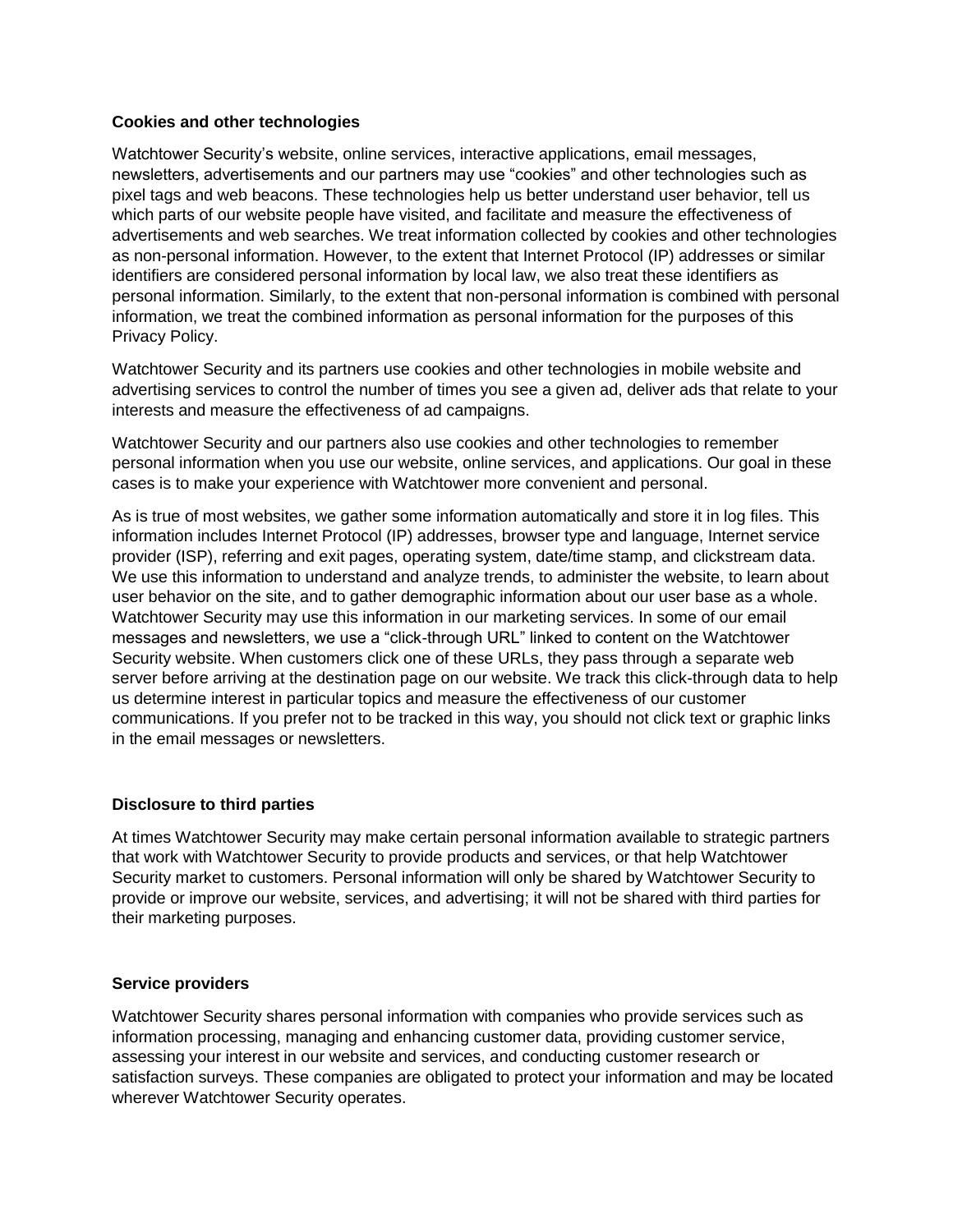### **Others**

It may be necessary − by law, legal process, litigation, and/or requests from public and governmental authorities within or outside your country of residence − for Watchtower Security to disclose your personal information. We may also disclose information about you if we determine that for purposes of national security, law enforcement, or other issues of public importance, disclosure is necessary or appropriate. We may also disclose information about you if we determine that disclosure is reasonably necessary to enforce our terms and conditions or protect our operations or users. Additionally, in the event of a reorganization, merger, or sale we may transfer any and all personal information we collect to the relevant third party.

# **Protection of personal information**

Watchtower Security takes precautions-including administrative, technical, and physical measures — to safeguard your personal information against loss, theft, and misuse, as well as against unauthorized access, disclosure, alteration, and destruction. Watchtower Security website may use Secure Sockets Layer (SSL) encryption on all web pages where personal information is collected. When you use some Watchtower Security services or applications or post on a Watchtower Security forum or social networking service, the personal information you share is visible to other users and can be read, collected, or used by them. You are responsible for the personal information you choose to submit in these instances. For example, if you list your name and email address in a forum posting, that information is public.

### **Integrity and retention of personal information**

Watchtower Security makes it easy for you to keep your personal information accurate, complete, and up to date. We will retain your personal information for the period necessary to fulfill the purposes outlined in this Privacy Policy unless a longer retention period is required or permitted by law.

### **Children**

We do not knowingly collect personal information from children under 13. If we learn that we have collected the personal information of a child under 13 we will take steps to delete the information as soon as possible.

### **Third-Party sites and services**

Watchtower Security websites, applications, and services may contain links to third-party websites, products, and services. Our services may also use or offer products or services from third parties − for example, in a competition. Information collected by third parties, which may include such things as location data or contact details, is governed by their privacy practices. We encourage you to learn about the privacy practices of those third parties.